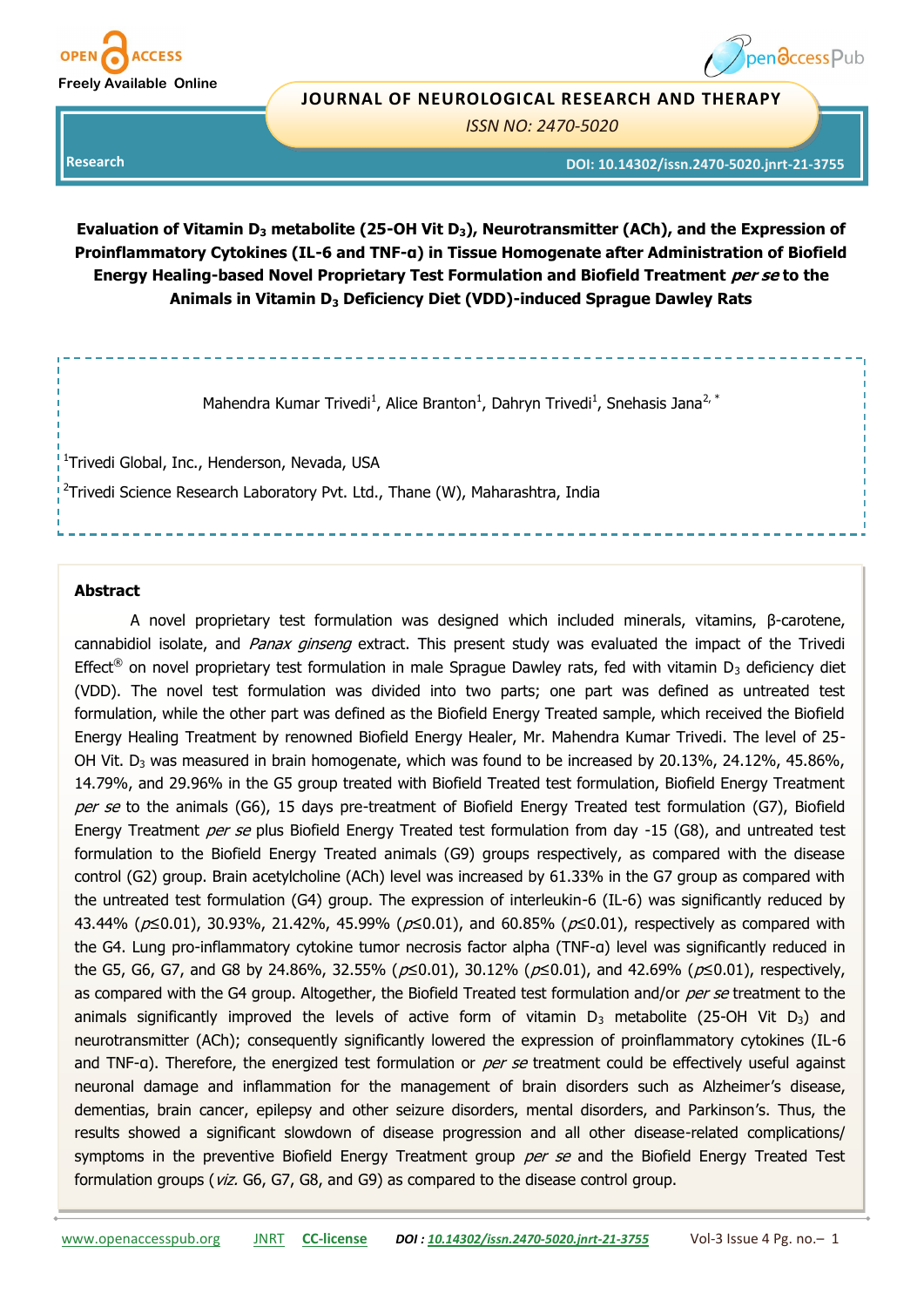



**Corresponding author:** Snehasis Jana, Trivedi Science Research Laboratory Pvt. Ltd., Thane (W), Maharashtra, India, Email: [publication@trivedisrl.com](mailto:publication@trivedisrl.com) Keywords: Biofield Treatment, Brain Biomarkers, The Trivedi Effect®, Vitamin D<sub>3</sub>, Vitamin D<sub>3</sub> deficiency diet, **Calcitriol Received:** Feb 23, 2021 **Accepted:** Mar 13, 2021 **Published:** Mar 13, 2021

**Editor:** Sasho Stoleski, Institute of Occupational Health of R. Macedonia, WHO CC and Ga2len CC, Macedonia.

# **Introduction**

The inflammation has been considered as the basis of the etiology and pathophysiology of several brain-related malfunctions such as depression [1], Alzheimer's disease [2], cognitive aging [3] post-stroke depression [4], and mortality [5]. Such neuropsychiatric disorders could be identified by the specific markers such as cytokines that act as an important mediators of systemic inflammation. Such cytokines include interleukin 1 beta, tumor necrosis factor alpha, and interleukin 6, etc. that play vital role in physiological processes of central nervous system [6]. The biomarkers are considered as the useful tools in the field of medicine, toxicology, environmental health, basic scientific research, and developmental biology. Among these biomarkers, interleukin 6 (IL-6) could help in demonstrating both the neurodegenerative [2] as well as neuroprotective [7] properties. For example, the neuropsychiatric conditions such as Alzheimer's disease and depression [8] showed an increased levels of IL-6; while it also shows various immunosuppressive and anti-inflammatory activities in inflammatory conditions that may help in down-regulation of those processes [9]. Another biomarker *i.e.*, AChE is a type of cholinesterases (ChEs), which acts by hydrolyzing the acetylcholine neurotransmitter. It is essential for the normal functioning of the CNS and PNS as it helps in terminating the synaptic transmission and thereby preventing the continuous nerve firings at the nerve endings [10]. Its expression at the neuromuscular synapse has been used as a marker for nerve–muscle interactions [11], and therefore, the measurement of AChE activity is mostly used as the

biomarker of neurotoxicity [12].

The role of vitamin D in bone calcium homeostasis has been clearly established however, it also plays an important role in other biologic targets such as the cardiovascular system, the nervous system, and the endocrine system [13]. 25-OH Vit.  $D_3$ , one of the active form of vitamin D in body, could conduct signal through the vitamin D receptor (VDR) that is structurally similar with the broader nuclear steroid receptor family [14]. The research studies reported that the VDR are widespread in various regions of the human brain such as, prefrontal cortex, substantia nigra, cingulate gyrus, caudate/putamen, hypothalamus, basal forebrain, lateral geniculate nuclei, thalamus, cerebellum, and hippocampus, which is particularly affected by neurodegenerative disorders [15]. Therefore, it could act as biomarker in such type of brain disorders. Similarly, another biomarker is tumor necrosis factor α (TNF-α), which is also known as cachectin. TNF-α is produced by activated T and B lymphocytes, neutrophils, LAK cells, NK cells, endothelial cells, astrocytes, smooth muscle cells, and some transformed cells. It plays vital role in normal host resistance against various types of infections and the growth of malignant tumors, by acting as the immunestimulants and mediating the inflammatory response; and therefore its dysregulation has been implicated in a variety of human diseases [16, 17]. Thus, a novel test formulation was designed for estimation of various brain and lungs biomarkers. The test formulation was the combination of various minerals (selenium, zinc, iron, calcium, copper, and magnesium), vitamins (ascorbic acid, cyanocobalamin, alpha tocopherol, cholecalciferol,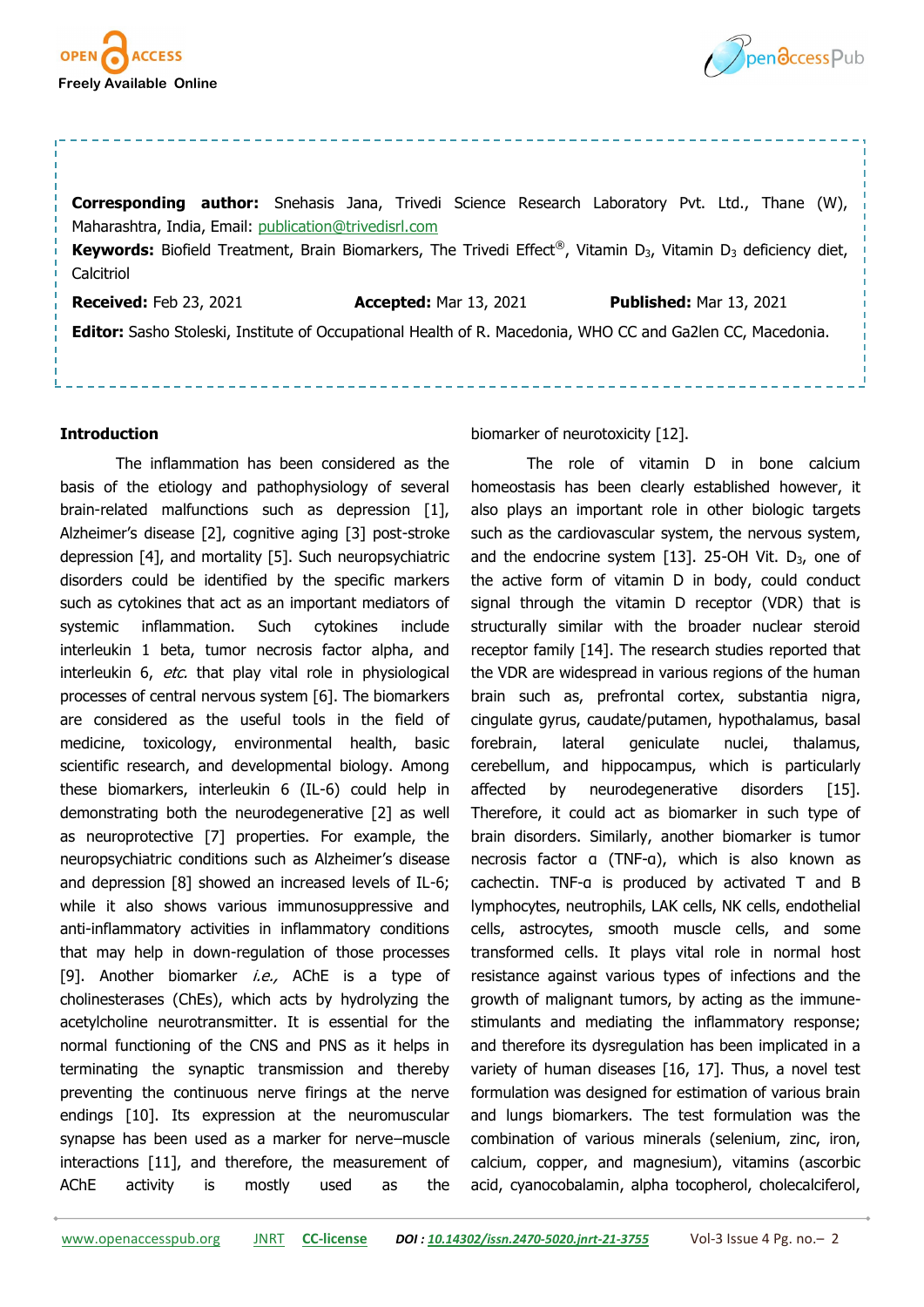

and pyridoxine HCl), cannabidiol isolate, and Panax ginseng extract. All the minerals and vitamins used in the test formulation have significant functional role to provide vital physiological role [18-20]. Besides, biological importance of cannabidiol has been widely reported [21, 22], while ginseng extract is regarded as the one of the best immune booster for overall immunity [23].

NCCAM recommended Biofield Energy healing approach against many disorders, which are accepted worldwide by more than 80% of the population as one of the Complementary and Alternative Medicine (CAM) treatment [24-26]. Complementary and Alternative Medicine (CAM) has several advantages instead of the current preferred treatment approach [27]. National Center of Complementary and Integrative Health (NCCIH) has recognized and accepted Biofield Energy Healing as a CAM health care approach in addition to other therapies, medicines and practices such as deep breathing, natural products, Tai Chi, yoga, therapeutic touch, Qi Gong, Johrei, pranic healing, Reiki, polarity therapy, hypnotherapy, guided imagery, chiropractic/ osteopathic manipulation, massage, meditation, homeopathy, progressive relaxation, special diets, relaxation techniques, mindfulness, pilates, movement therapy, traditional Chinese herbs Ayurvedic medicine, and medicines in biological systems [28, 29]. The Trivedi Effect®-Consciousness Energy Healing have been accepted worldwide, which has been scientifically studies on various models in the materials science [30, 31], agriculture science [32], microbiology [33, 34], biotechnology [35], and improved bioavailability of various compounds [36, 37], skin health [38, 39], nutraceuticals [40], cancer research [41], bone health [42, 43], overall human health and wellness. The present study was planned to evaluate different brain and lung biomarkers in male Sprague Dawley rats fed with VDD diet and Biofield Treated test formulation/per se to the animals by a renowned Biofield Energy Healer.

#### **Materials and Methods**

## Chemicals and Reagents

Calcitriol, pyridoxine hydrochloride (vitamin  $B_6$ ), magnesium (II) gluconate, β-carotene (retinol, provit A), and zinc chloride were obtained from TCI, Japan. Cyanocobalamin (vitamin  $B_{12}$ ), copper chloride, vitamin



E (alpha-tocopherol), cholecalciferol (vitamin  $D_3$ ), calcium chloride, iron (II) sulfate, and sodium carboxymethyl cellulose (Na-CMC) were purchased from Sigma-Aldrich, USA. Sodium selenate and ascorbic acid (vitamin C) were obtained from Alfa Aesar, India. Panax ginseng extract and cannabidiol isolate were procured from Panacea Phytoextracts, India and Standard Hemp Company, USA, respectively. For the estimation of brain biomarkers, specific ELISA kits were used such as for detection of 25-Hydroxy Vit  $D_3$ , TNF-a, and IL-6 kit were procured from CUSABIO, USA while acetylcholine (ACh) level was estimated using MyBioSource, USA.

## Maintenance of Animal

Randomly breed male Sprague Dawley (SD) rats with body weight ranges from 200 to 300 gm were used in this study. The animals were purchased from M/s. Vivo Bio Tech, Hyderabad, India. Animals were randomly divided into nine groups based on their body weights consist of 6 animals of each group. They were kept individually in sterilized polypropylene cages with stainless steel top grill having provision for holding pellet feed and drinking water bottle fitted with stainless steel sipper tube. The animals were maintained as per standard protocol throughout the experiment.

## Consciousness Energy Healing Strategies

The test formulation was consisted of zinc chloride, iron (II) sulfate, copper chloride, vitamin  $B_{6}$ , vitamin  $B_{12}$ , vitamin  $D_{3}$ , sodium selenate, calcium chloride, ascorbic acid, vitamin E, beta carotene, Panax ginseng extract, cannabidiol isolate and magnesium (II) gluconate. Each ingredient of the novel test formulation was divided into two parts. The test formulation was divided into two parts, one part of the test compound was not received any sort of treatment and were defined as the untreated or control sample. The second part of the test formulation was treated with the Trivedi Effect<sup>®</sup> - Energy of Consciousness Healing Treatment (Biofield Energy Treatment) by a renowned Biofield Energy Healer, Mr. Mahendra Kumar Trivedi under laboratory conditions for  $\sim$ 3 minutes. Besides, three group of animals also received Biofield Energy Healing Treatment (known as the Trivedi Effect®) by Mr. Trivedi under similar laboratory conditions for  $\sim$ 3 minutes. The blessing/treatment was given to the test items remotely without touching in the laboratory of Dabur Research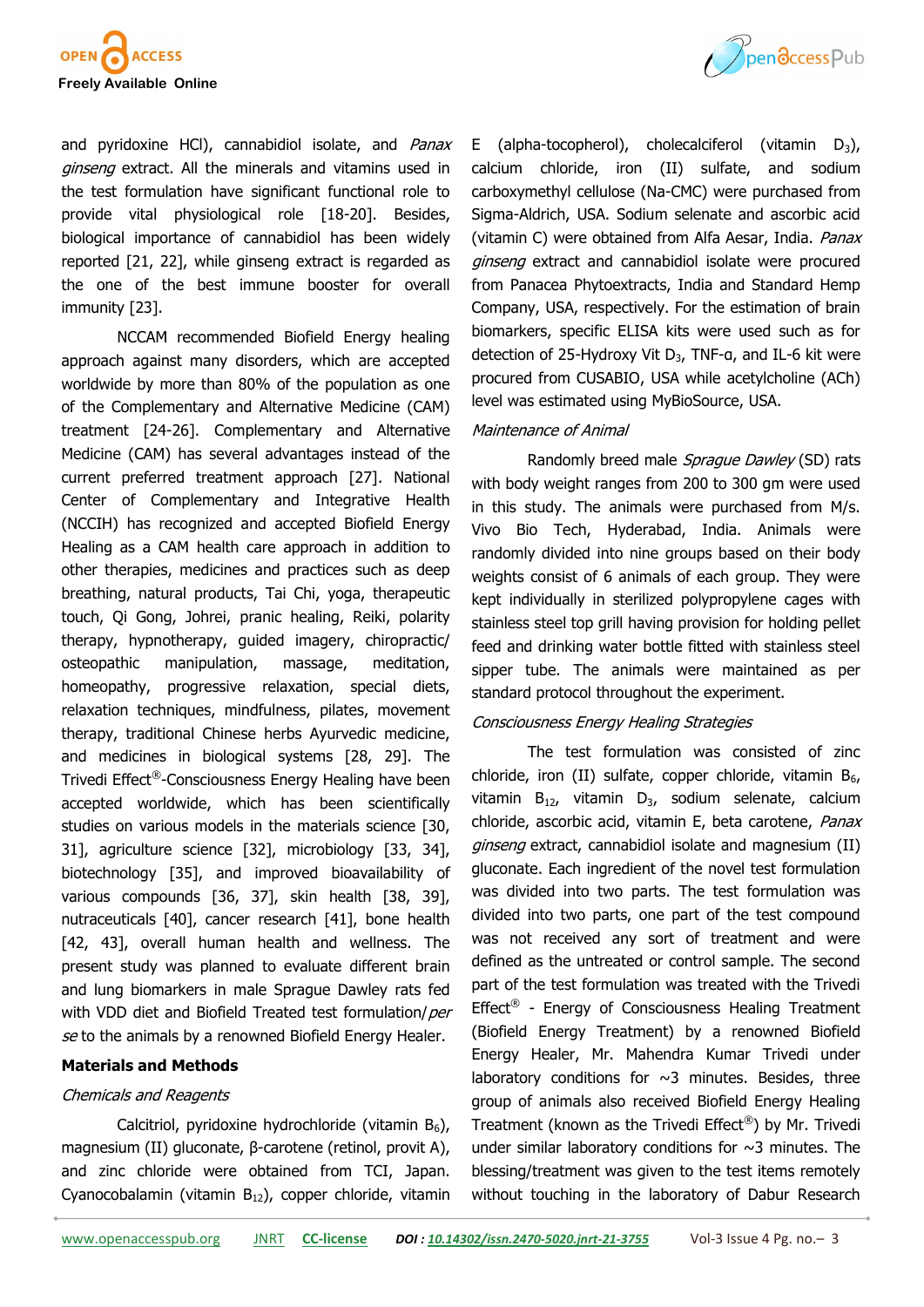

Foundation, near New Delhi, India. After that, the Biofield Energy Treated samples was kept in the similar sealed condition and used as per the study plan. Similarly, the control test formulation was subjected to "sham" healer for  $\sim$ 3 minutes, under the same laboratory conditions. The "sham" healer did not have any knowledge about the Biofield Energy Treatment. The Biofield Energy Treated animals were also taken back to experimental room for further proceedings.

#### Experimental Procedure

Seven days after acclimatization, animals were randomized and grouped based on the body weight. Dosing for groups G7 and G8 were initiated on day -15 and continued till end of the experiment. However, G1 to G6 and G9 groups were dosed from day 1 till the end of experiment. All the animals except G1 group received vitamin  $D_3$  deficient diet (VDD) daily to the end of the experiment. Three weeks after the initiation of induction of VDD, all the groups were dose with the respective formulations.

## Preparation of Tissue Homogenate

About 100 mg of the brain and lung tissue was rinsed with 1X PBS, homogenized in 1 mL of 1X PBS and stored overnight at -20°C. After two freeze-thaw cycles were performed to break the cell membranes, the homogenates were centrifuged for 5 minutes at  $5000g$ , at 2 to 8°C. The supernatant was removed and assayed immediately. Alternatively, aliquot and store samples at -20°C or -80°C. Centrifuge the sample again after thawing before the assay. Avoid repeated freeze-thaw cycles.

# Estimation of Brain Biomarkers (Acetylcholine, 25 (OH)  $D_{3}$ , IL-6), and Lung Homogenate-TNF alpha

Brain homogenate was subjected for the estimation of acetylcholine, 25 (OH)  $D_3$ , and IL-6; while lung homogenate was subjected for the estimation of TNF-α level. All the brain biomarkers estimation was performed using ELISA method as per manufacturer's recommended standard procedure.

## Statistical Analysis

The data were represented as mean  $\pm$  standard error of mean (SEM) and subjected to statistical analysis using Sigma-Plot statistical software (Version 11.0). For multiple comparison One-way analysis of variance



(ANOVA) followed by post-hoc analysis by Dunnett's test and for between two groups comparison Student's t-test was performed. The  $p \le 0.05$  was considered as statistically significant.

#### **Results and Discussion**

# Effect of the Test Formulation on Brain Biomarkers: 25- Hydroxy Vitamin  $D_3$

Vitamin D deficiency is a worldwide problem as it associates with an increased mortality for all causes. In the global population, more than 70% is vitamin D deficient and it is a key factor for maintenance of calcium and phosphate metabolism and bone homeostasis [44, 45]. 25 OH vitamin  $D_3$  level in the brain of rats fed with vitamin  $D_3$  deficient diet (G2) was found to be  $603.24 \pm 90.82$   $\mu$ g/L, which was significantly ( $p \le 0.05$ ) decreased (847.53  $\pm$  35.65 µg/L) by 28.82% as compared to the normal control (G1) group. However, positive control, calcitriol (G3) treatment showed significantly ( $p \le 0.001$ ) increased level of 25 OH vitamin  $D_3$  level (1136.41  $\pm$  64.79 µg/L) by 88.39% as compared to the G2 group. Similarly, the untreated test formulation given to the untreated rats (G4) showed increased the brain 25 OH vitamin  $D_3$  level  $(713.01 \pm 90.64 \,\mu g/L)$  by 18.20% as compared to the G2. However, G5 group (Biofield Energy Treated test formulation to the untreated rats) showed an increased brain 25 OH vitamin D<sub>3</sub> level (724.66  $\pm$  82.11 µg/L) by 20.13% as compared to G2, while 1.63% increased level as compared to the untreated test formulation group (G4). Biofield Energy Treatment per se to the animals (G6) showed increased the brain 25 OH vitamin  $D_3$  level (748.73  $\pm$  78.38 µg/L) by 24.12% and 5.01% as compared to the G2 and G4 group, respectively. 15 days pre-treatment of Biofield Energy Treated test formulation (G7) showed significantly increased brain 25 OH vitamin D<sub>3</sub> level (879.90  $\pm$  90.69 µg/L) by 45.86% and 23.41% in the G2 and G4 groups, respectively. 15 days pre-treatment of Biofield Energy Treated test formulation to the Biofield Energy Treated rats (G8) group showed significantly increased the brain 25 OH vitamin D<sub>3</sub> level (692.49  $\pm$  37.07 µg/L) by 14.79% as compared to the G2. Untreated test formulation to the Biofield Energy Treated animals (G9) showed significantly increased the brain 25 OH vitamin  $D_3$  level  $(783.97 \pm 41.00 \text{ }\mu\text{g/L})$  by 29.96% and 9.95% as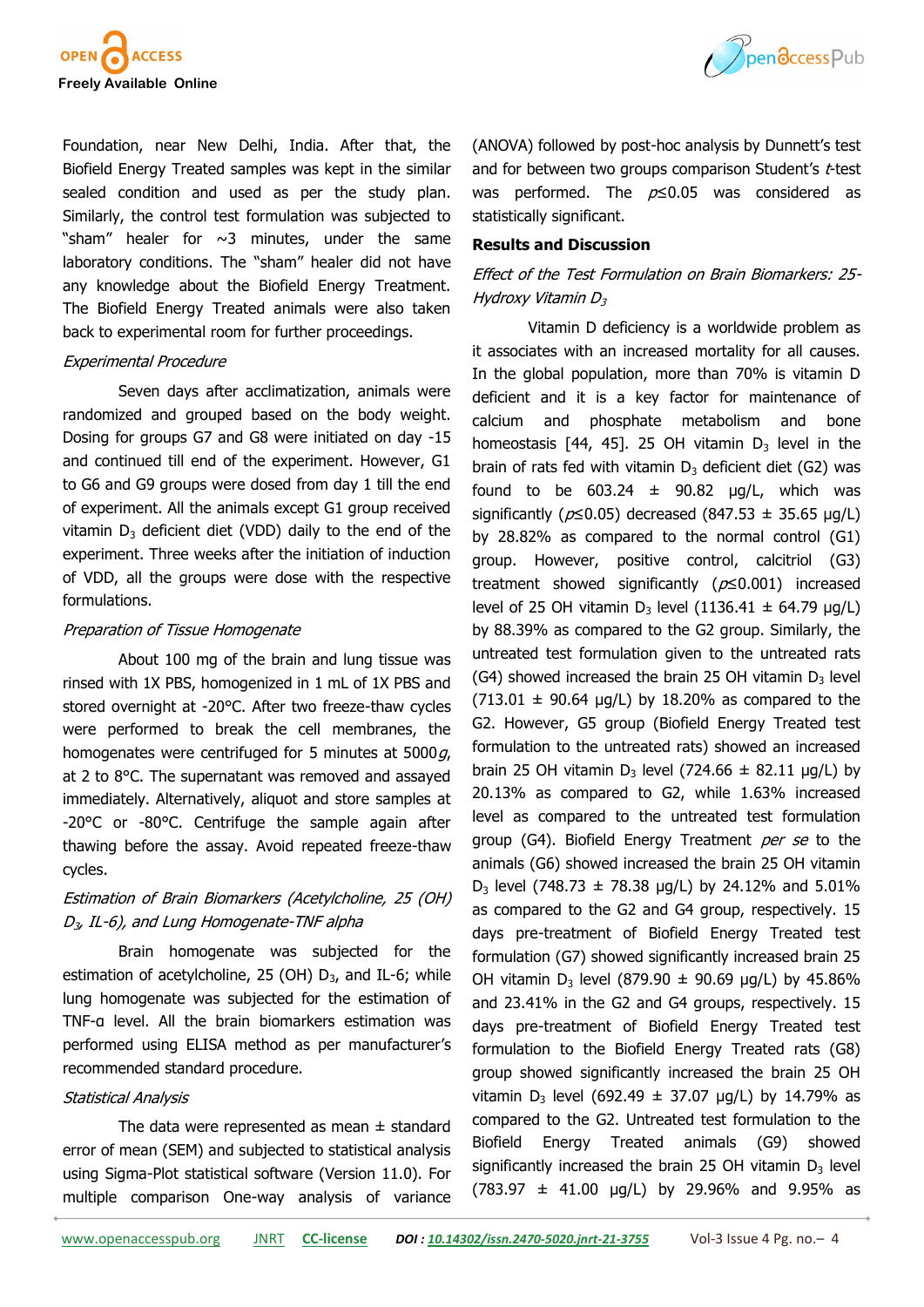

compared to the G2 and G4 groups, respectively. Thus, the test formulation can be used against cardiovascular diseases, type 2 diabetes mellitus, autoimmune disorders, cancer, mental disorders, and infectious diseases in vitamin D deficient states. Fig 1.

# Effect of the Test Formulation on Brain Biomarkers: Acetylcholine (ACh)

Acetylcholine (ACh) is an organic chemical, which plays a vital role in the brain and body of many types of animals, including humans, as a neurotransmitter, a chemical message released by nerve cells to send signals to other cells (neurons, muscle cells, and gland cells). In the brain, acetylcholine acts as a neurotransmitter and as a neuromodulator [46]. The effect of the test formulation on the level of brain ACh was determined and the data are presented in Figure 2. Brain ACh level in vitamin  $D_3$  Deficient diet (G2) group was  $126.84 \pm 10.26$  pg/mL, which showed slight decreased value as compared to the normal control (G1, 127.06  $\pm$  14.18 pg/mL) group. Calcitriol treatment (G3), showed an increased ACh level (139.23  $\pm$  8.47 pg/mL) by 9.77% as compared to the G2. G4 group animals showed decreased brain ACh level (89.41  $\pm$  6.32 pg/mL) by 29.51% as compared to G2. However, G5 and G6 groups showed decreased level of ACh by 15.8% and 4.2%, respectively as compared with the G4. However, 15 days pre-treatment of Biofield Energy Treated test formulation (G7) group showed an increased the brain ACh level (144.25  $\pm$  45.58 pg/mL) by 61.33% as compared with the G4 group. In addition, G8 and G9 groups were reported with reduced level of ACh by 16.29% and 20.23% respectively as compared with the G4 group.

# Effect of the Test Formulation on Brain Biomarkers: Interleukin-6 (IL-6)

IL-6 is a soluble mediator with a pleiotropic effect on inflammation, immune response, and hematopoiesis [47]. The present study estimated the level of IL-6 in brain homogenate in various experimental groups (Figure 3). IL-6 level with vitamin  $D_3$  deficient diet (G2) was found to be 1.31  $\pm$  0.19 pg/ mL, which showed significant ( $p$  ≤0.05) increased value by 91.4% as compared to the normal control (G1, 0.68 ± 0.14 pg/mL). Calcitriol, positive control (G3) showed an increased the brain IL-6 level  $(1.48 \pm 0.15 \text{ pg/mL})$  by



13.0% as compared to the G2. However, G4 group showed an increased the brain IL-6 level  $(1.65 \pm 0.26)$ pg/mL) by 25.68% as compared to G2. In addition, G5  $(0.93 \pm 0.21 \text{ pq/mL})$ , G6  $(1.14 \pm 0.10 \text{ pq/mL})$ , G7  $(1.30 \text{ pq/mL})$  $\pm$  0.17 pg/mL), G8 (0.89  $\pm$  0.14 pg/mL), and G9 (0.65 ± 0.11 pg/mL) groups showed significant decreased values of IL-6 by 43.44% (p≤0.01), 30.93%, 21.42%, 45.99% ( $p≤0.01$ ), and 60.85% ( $p≤0.01$ ), respectively as compared with the untreated test formulation group (G4). However, similar decreased IL-6 pattern were reported in all the experimental test groups as compared with the G2 group. Overall, our results revealed significant decreased values of IL-6 level in brain in all the experimental test groups as compared to G4.

# Effect of the Test Formulation on Lung Tumor Necrosis Factor Alpha (TNF-α)

Tumor necrosis factor alpha (TNF-α) is a proinflammatory cytokine and has a major role in airway inflammation and airway remodeling in asthma [48]. It plays a central role in inflammation, immune modulation, and lymphocyte activation in various immune-mediated disorders. TNF-α level in the lung of rats fed with vitamin  $D_3$  Deficient diet (G2) was 30.92  $\pm$ 1.40 pg/mL, which was significantly ( $p \le 0.01$ ) increased by 44.4% as compared to normal control (G1, 21.41  $\pm$ 2.56 pg/mL). Calcitriol, positive control (G3) showed increased lung TNF-a level  $(46.02 \pm 8.60 \text{ pg/mL})$  by 48.85% as compared to the G2. Untreated test formulation to the animals (G4), increased TNF-α level  $(52.63 \pm 2.99 \text{ pg/mL})$  by 70.2% as compared to the G2. However, other experimental test groups such as G5, G6, G7, G8, and G9 showed significantly reduced level of pro-inflammatory cytokine TNF-α level by 24.86%, 32.55%, 30.12%, 42.69%, and 4.7% respectively, as compared with the untreated test formulation group (G4). Fig 4.

In this research plan, four groups were considered as preventive maintenance groups. These groups were G6 (Biofield Energy Treatment per se to animals at -15 days), G7 (Biofield Energy Treated test formulation from day -15), G8 (Biofield Energy Treatment per se to animals along with Biofield Treated test formulation from day -15), and G9 (Biofield treatment per se at -15 days to animals with untreated test formulation). The results showed a significant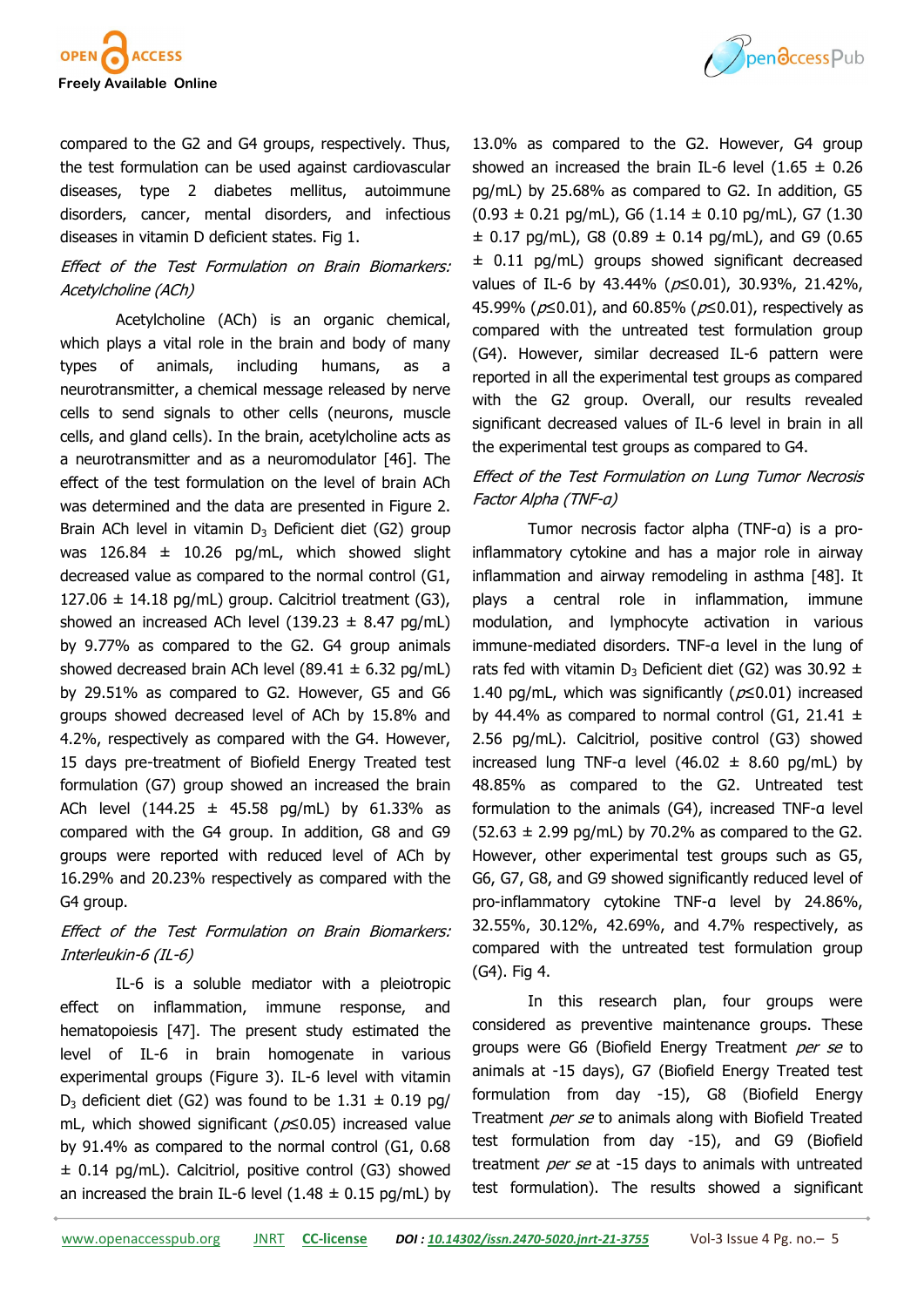





Figure 1. Effect of the test formulation on the level of 25-Hydroxy vitamin  $D_3$  in brain homogenate of Sprague Dawley rats. G: Group; G1: Normal control (0.5% CMC); G2: Disease control (VDD: Vitamin D<sub>3</sub> deficient diet + 0.5% CMC); G3: Reference item (VDD + Calcitriol); G4: (VDD + Untreated test formulation); G5: (VDD + Biofield Energy Treated test formulation); G6: (VDD + Biofield Energy Treatment per se to animals from day -15; G7: (VDD + Biofield Energy Treated test formulation from day -15); G8: (VDD + Biofield Energy Treatment per se plus Biofield Energy Treated test formulation from day -15), and G9: (VDD + Biofield Energy Treatment per se animals plus untreated test formulation). Values are presented as mean  $\pm$  SEM (n=6).  $\#p\leq0.05$  vs. G1 and  $***p\leq0.001$  vs. G2.

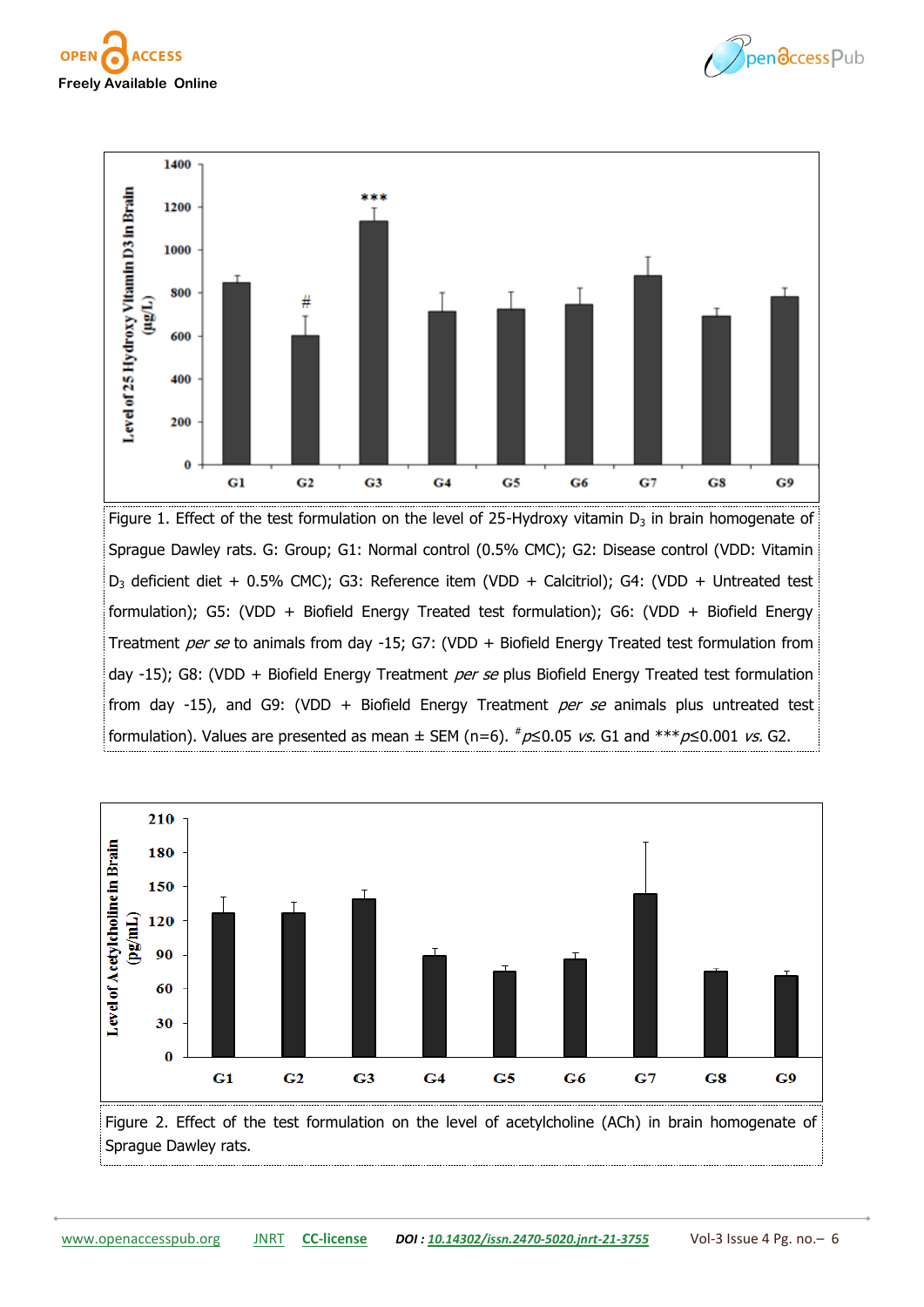





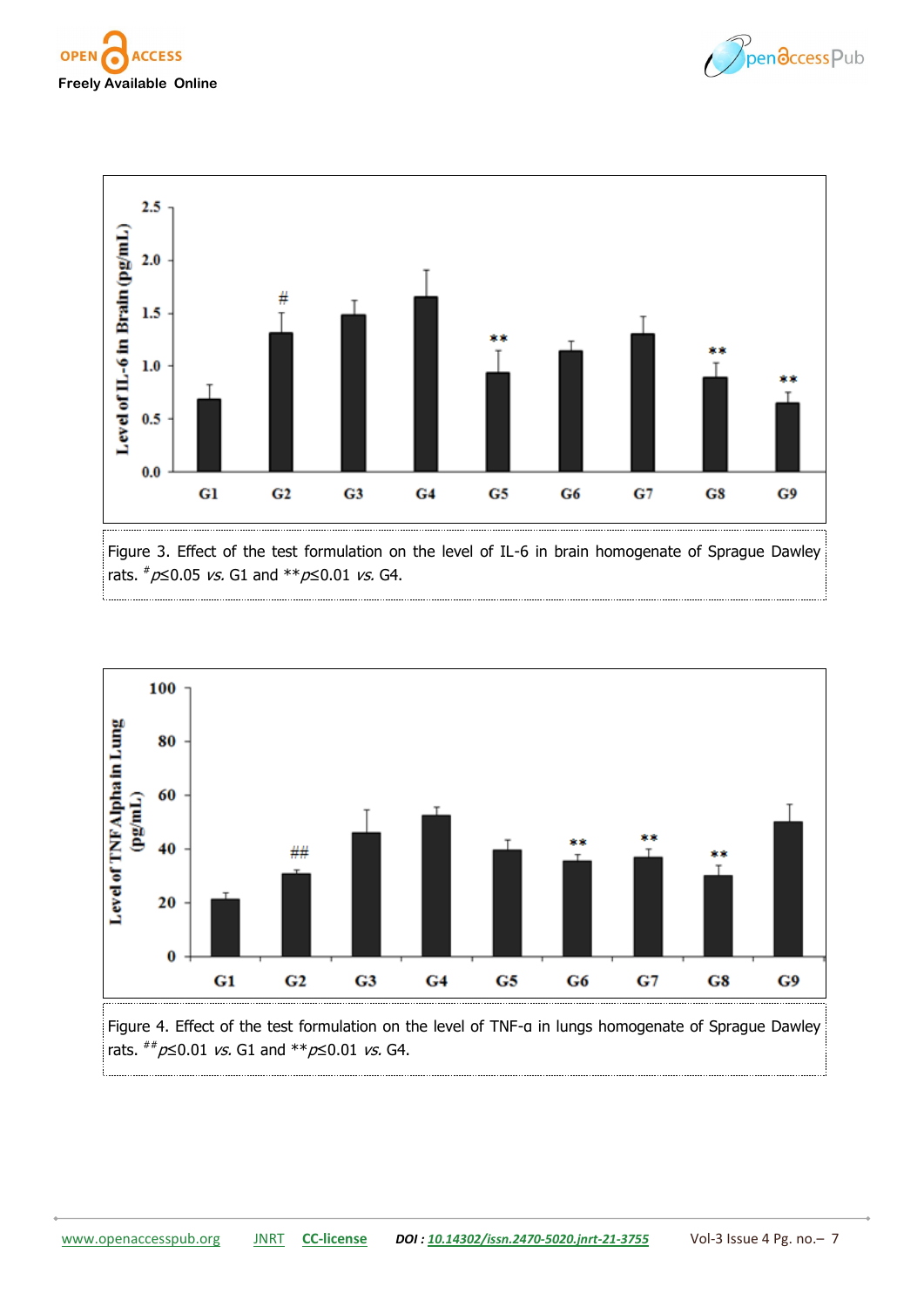



slowdown of disease progression and all other disease-related symptoms/complications and also reduced the chances of disease susceptibility in these groups. Based on the overall data, it suggests that the Biofield Therapy was found to be most effective and beneficial to prevent and protect from the occurrence of any type of disease in the rat model. The data indicated that this therapy could act as a preventive maintenance therapy to prevent the occurrence of disease, slowdown the disease progression, when disease-related complications are present which will ultimately improve the overall health and quality of life.

#### **Conclusions**

The study results based on the estimation of brain biomarkers suggested that Biofield Energy Treated test formulation and Biofield Energy per se showed significant improved brain biomarkers level, which have significant clinical role in different brain disorders. 25 OH vitamin  $D_3$  level in brain homogenate was increased by 20.13%, 24.12%, 45.86%, 14.79%, and 29.96% in the G5, G6, G7, G8, and G9 groups, respectively as compared with the disease control (G2) group. The data of ACh was increased by 61.33% in the G7 group as compared to the untreated test formulation group (G4). Similarly, IL-6 level was reported to be significantly decreased in the G5, G6, G7, G8, and G9 groups by 43.44%, 30.93%, 21.42%, 45.99%, and 60.85% respectively, as compared with the G4. In addition, proinflammatory cytokine TNF-α level was significantly reduced in the G5, G6, G7, and G8 by 24.86%, 32.55%, 30.12%, and 42.69%, respectively, as compared with the G4 group. This study reports significantly higher concentration of active metabolites of vitamin  $D_{3}$ , neurotransmitter (acetylcholine) and significantly reduce the levels of proinflammatory cytokines IL-6 and TNF-α in the treatment group as compared to the disease control and/or untreated test formulation group. The Biofield Energy Healing Treatment also helped to slowdown the disease progression and disease-related complications impacting the overall animals' health. These data suggested that Biofield Energy Treatment per se and Biofield Energy Treated Test formulation in combination would be the best treatment strategy to prevent and protect from the occurrence of any type of disease. Therefore, the Biofield Energy Healing Treatment (the Trivedi Effect<sup>®</sup>) per se might be

effective in healthy humans, when used as a preventive maintenance therapy to sustain good health, to boost overall health, promote healthy aging and increase quality of life. This test formulation can also be used against other disorders such as systemic lupus erythematosus, fibromyalgia, Addison disease, multiple sclerosis, myasthenia gravis, pernicious anemia, aplastic anemia, psoriasis, rheumatoid arthritis, Crohn's disease, vitiligo, chronic fatigue syndrome and alopecia areata, as well as inflammatory disorders such as ulcerative colitis, atherosclerosis, dermatitis, hepatitis, and diverticulitis. However, Biofield Energy Healing Treated test formulation and Biofield Energy Healing Treatment per se can also be used in the prevention of brain disorders such as Alzheimer's disease, dementias, brain cancer, epilepsy and other seizure disorders, mental disorders, Parkinson's and other movement disorders, stroke and transient ischemic attack (TIA), and in the improvement of overall health and quality of life.

## **Acknowledgements**

The authors are grateful to Dabur Research Foundation, Trivedi Science, Trivedi Global, Inc., and Trivedi Master Wellness for the assistance and support during the work.

## **References**

- 1. Dowlati Y, Herrmann N, Swardfager W, Liu H, Sham L, Reim EK, Lanctot KL (2010) A meta-analysis of cytokines in major depression. Biol Psychiatry 67: 446-457.
- 2. Morales I, Farias G, Maccioni RB (2010) Neuroimmunomodulation in the pathogenesis of Alzheimer's disease. Neuroimmunomodulation 17: 202-204.
- 3. McAfoose J, Baune BT (2009) Evidence for a cytokine model of cognitive function. Neurosci Biobehav Rev 33: 355-366.
- 4. Kim JM, Stewart R, Kim SW, Shin IS, Kim JT, Park MS, Park SW, Kim YH, Cho KH (2011) Associations of cytokine gene polymorphisms with post-stroke depression. World J Biol Psychiatry, Yoon JS.
- 5. Baune BT, Rothermundt M, Ladwig KH, Meisinger C, Berger K (2011) Systemic inflammation (Interleukin 6) predicts all-cause mortality in men: Results from a 9-year follow-up of the MEMO Study. Age (Dordr) 33: 209-217.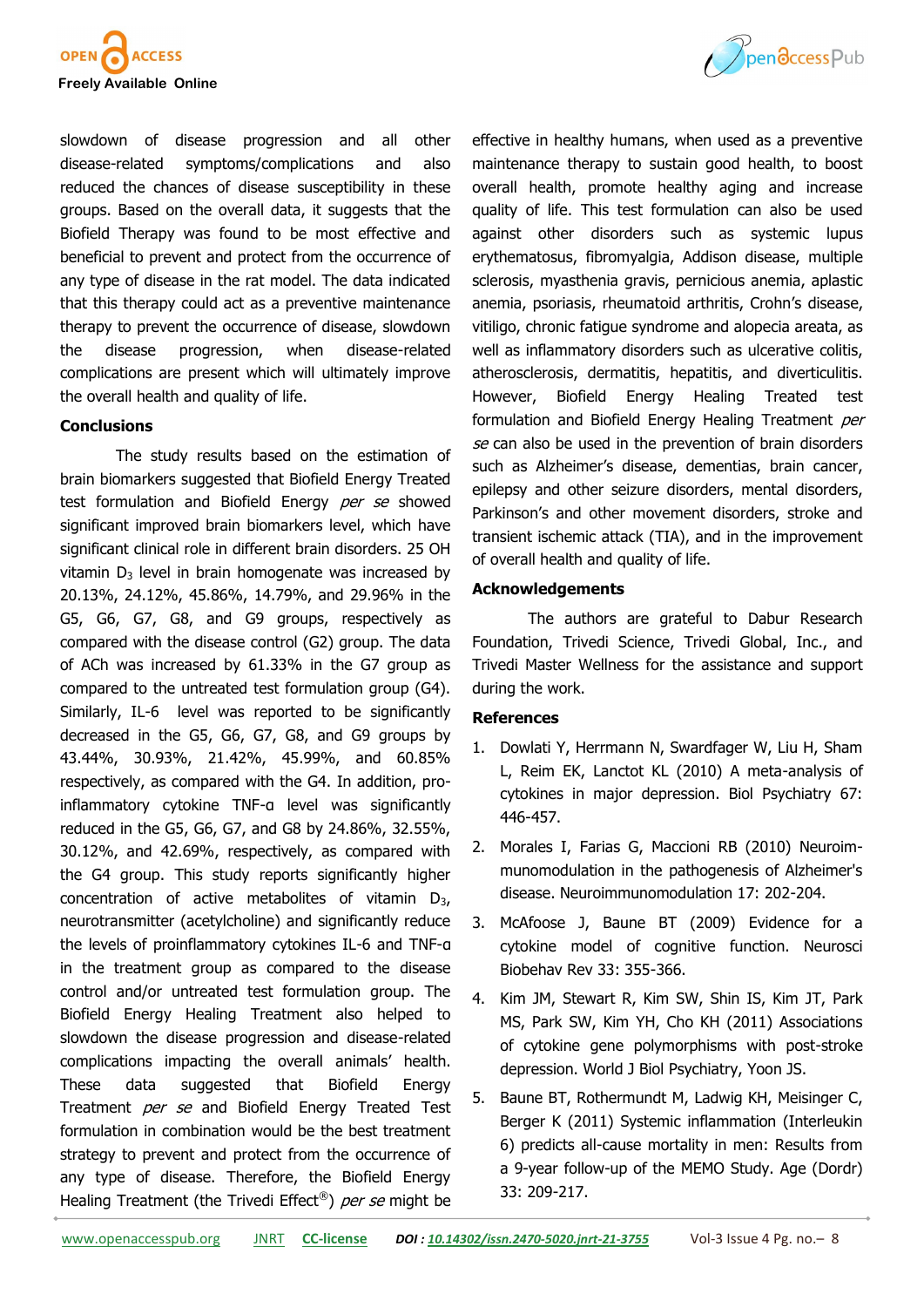

- 6. Tancredi V, D'Antuono M, Cafe C, Giovedi S, Bue MC, D'Arcangelo G, Onofri F, Benfenati F (2000) The inhibitory effects of interleukin-6 on synaptic plasticity in the rat hippocampus are associated with an inhibition of mitogen-activated protein kinase ERK. J Neurochem 75: 634-643.
- 7. Peng YP, Qiu YH, Lu JH, Wang JJ (2005) Interleukin-6 protects cultured cerebellar granule neurons against glutamate-induced neurotoxicity. Neurosci Lett 374: 192-196.
- 8. Brietzke E, Stertz L, Fernandes BS, Kauer-Sant'anna M, Mascarenhas M, Escosteguy Vargas A, Chies JA, Kapczinski F (2009) Comparison of cytokine levels in depressed, manic and euthymic patients with bipolar disorder. J Affect Disord 116: 214-217.
- 9. Tilg H, Dinarello CA, Mier JW (1997) IL-6 and APPs: Anti-inflammatory and immunosuppressive mediators. Immunol Today 18: 428-432.
- 10. Lionetto MG, Caricato R, Calisi A, Giordano ME, Schettino T (2013) Acetylcholinesterase as a biomarker in environmental and occupational medicine: New insights and future perspectives. BioMed Research International 2013, Article ID 321213, 8.
- 11. Gooch CL (2014) Neuromuscular Junction, Normal, Encyclopedia of the Neurological Sciences (Second Edition), Pages 423-424, Elsevier.
- 12. Durieux ED, Farver TB, Fitzgerald PS, Eder KJ, Ostrach DJ (2011) Natural factors to consider when using acetylcholinesterase activity as neurotoxicity biomarker in Young-Of-Year striped bass (Morone saxatilis). Fish Physiol Biochem 37(1): 21-9.
- 13. Chu MP Alagiakrishnan K Sadowski C (2010) The cure of ageing: Vitamin D–magic or myth? Postgrad Med J 86: 608-616.
- 14. Mangelsdorf DJ, Thummel C, Beato M, Herrlich P, Schütz G, Umesono K, Blumberg B, Kastner P, Mark M, Chambon P, Evans RM (1995) The nuclear receptor superfamily: The second decade. Cell 83 (6): 835-9.
- 15. Calabresi P, Castrioto A, Di Filippo M, Picconi B (2013) New experimental and clinical links between the hippocampus and the dopaminergic system in Parkinson's disease. Lancet Neurol 12(8): 811-21.
- 16. Zhao X, Fan W, Xu Z, Chen H, He Y, Yang G, Yang G, Hu H, Tang S, Wang P, Zhang Z, Xu P, Yu M (2016) Inhibiting tumor necrosis factor-alpha diminishes desmoplasia and inflammation to overcome chemoresistance in pancreatic ductal adenocarcinoma. Oncotarget 7: 81110-22.
- 17. Li Q, Zheng X (2017) Tumor necrosis factor alpha is a promising circulating biomarker for the development of obstructive sleep apnea syndrome: A meta-analysis. Oncotarget 8(16): 27616-27626.
- 18. Byrne JH, Voogt M, Turner KM, Eyles DW, McGrath JJ, Burne TH (2013) The impact of adult vitamin D deficiency on behaviour and brain function in male Sprague-Dawley rats. PLoS One 8(8): e71593.
- 19. Rayman MP (2000) The importance of selenium to human health. Lancet 356: 233-241.
- 20. Beard JL, Connor JR (2003) Iron status and neural functioning. Ann Rev Nutr 23: 41-58.
- 21. Peres FF, Lima AC, Hallak JEC, Crippa JA, Silva RH, Abílio VC (2018) Cannabidiol as a promising strategy to treat and prevent movement disorders? Front Pharmacol 9: 482.
- 22. Nagarkatti P, Pandey R, Rieder SA, Hegde VL, Nagarkatti M (2009) Cannabinoids as novel antiinflammatory drugs. Future Med Chem 1(7): 1333- 1349.
- 23. Kang S, Min H (2012) Ginseng, the 'Immunity Boost': The effects of *Panax ginseng* on immune system. J Ginseng Res 36(4): 354-368.
- 24. Maizes V, Rakel D, Niemiec C (2009) Integrative medicine and patient-centered care. Explore (NY) 5 (5): 277-289.
- 25. Bischof M, Del Giudice E (2013) Communication and the emergence of collective behavior in living organisms: A quantum approach. Mol Biol Int 2013: 987549.
- 26. Cassidy CM (2004) What does it mean to practice an energy medicine? J Altern Complement Med 10(1): 79-81.
- 27. Barnes PM, Bloom B, Nahin RL (2008) Complementary and alternative medicine use among adults and children: United States, 2007. Natl Health Stat Report 12: 1-23.

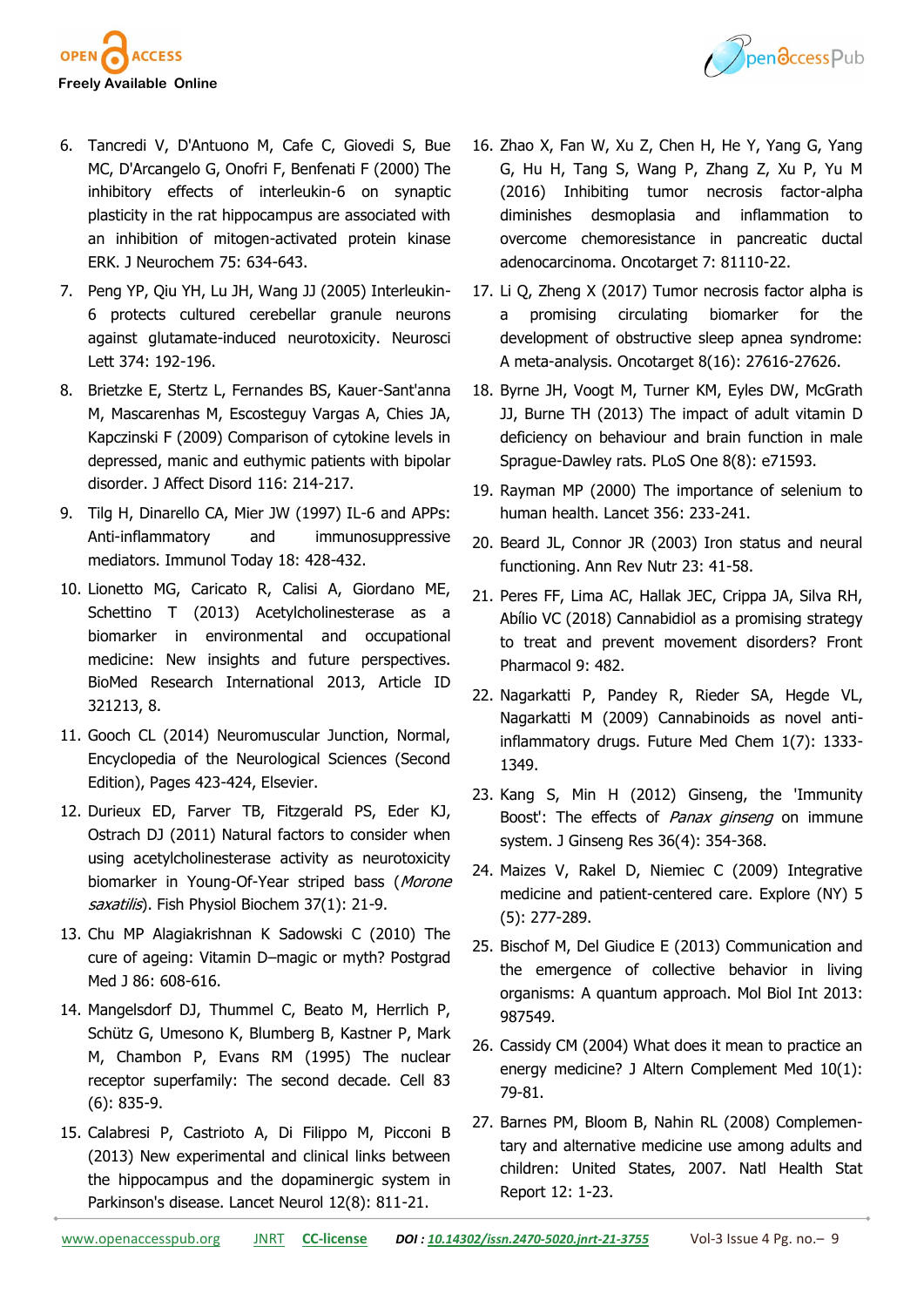



- 28. Fan K wai (2005) National Center for Complementary and Alternative Medicine Website. J Med Libr Assoc 93: 410-412.
- 29. Wisneski L, Anderson L (2009) The Scientific Basis of Integrative Medicine. Boca Raton, FL: CRC Press 205.
- 30. Trivedi MK, Tallapragada RM (2008) A transcendental to changing metal powder characteristics. Met Powder Rep 63: 22-28, 31.
- 31. Trivedi MK, Nayak G, Patil S, Tallapragada RM, Latiyal O (2015) Studies of the atomic and crystalline characteristics of ceramic oxide nano powders after bio field treatment. Ind Eng Manage 4: 161.
- 32. Trivedi MK, Branton A, Trivedi D, Nayak G, Mondal SC, Jana S (2015) Morphological characterization, quality, yield and DNA fingerprinting of biofield energy treated alphonso mango (Mangifera indica L.). Journal of Food and Nutrition Sciences 3: 245- 250.
- 33. Trivedi MK, Branton A, Trivedi D, Nayak G, Charan S, Jana S (2015) Phenotyping and 16S rDNA analysis after biofield treatment on Citrobacter braakii: A urinary pathogen. J Clin Med Genom 3: 129.
- 34. Trivedi MK, Patil S, Shettigar H, Mondal SC, Jana S (2015) Evaluation of biofield modality on viral load of Hepatitis B and C viruses. J Antivir Antiretrovir 7: 083-088.
- 35. Nayak G, Altekar N (2015) Effect of biofield treatment on plant growth and adaptation. J Environ Health Sci 1: 1-9.
- 36. Branton A, Jana S (2017) The influence of energy of consciousness healing treatment on low bioavailable resveratrol in male Spraque Dawley rats. International Journal of Clinical and Developmental Anatomy 3: 9-15.
- 37. Branton A, Jana S (2017) The use of novel and unique biofield energy healing treatment for the improvement of poorly bioavailable compound, berberine in male Sprague Dawley rats. American Journal of Clinical and Experimental Medicine 5: 138 -144.
- 38. Kinney JP, Trivedi MK, Branton A, Trivedi D, Nayak G, Mondal SC, Jana S (2017) Overall skin health potential of the biofield energy healing based herbomineral formulation using various skin parameters. American Journal of Life Sciences 5: 65- 74.
- 39. Singh J, Trivedi MK, Branton A, Trivedi D, Nayak G, Gangwar M, Jana S (2017) Consciousness energy healing treatment based herbomineral formulation: A safe and effective approach for skin health. American Journal of Pharmacology and Phytotherapy 2: 1-10.
- 40. Trivedi MK, Branton A, Trivedi D, Nayak G, Plikerd WD, Surguy PL, Kock RJ, Piedad RB, Callas RP, Ansari SA, Barrett SL, Friedman S, Christie SL, Liu SC, Starling SE, Jones S, Allen SM, Wasmus SK, Benczik TA, Slade TC, Orban T, Vannes VL, Schlosser VM, Albino YSY, Panda P, Sethi KK, Jana S (2017) A systematic study of the biofield energy healing treatment on physicochemical, thermal, structural, and behavioral properties of magnesium gluconate. International Journal of Bioorganic Chemistry 2: 135-145.
- 41. Trivedi MK, Patil S, Shettigar H, Mondal SC, Jana S (2015) The potential impact of biofield treatment on human brain tumor cells: A time-lapse video microscopy. J Integr Oncol 4: 141.
- 42. Anagnos D, Trivedi K, Branton A, Trivedi D, Nayak G, Mondal SC, Jana S (2018) Influence of biofield treated vitamin  $D_3$  on proliferation, differentiation, and maturation of bone-related parameters in MG-63 cell-line. International Journal of Biomedical Engineering and Clinical Science 4: 6-14.
- 43. Lee AC, Trivedi K, Branton A, Trivedi D, Nayak G, Mondal SC, Jana S (2018) The potential benefits of biofield energy treated vitamin  $D_3$  on bone mineralization in human bone osteosarcoma cells (MG-63). International Journal of Nutrition and Food Sciences 7: 30-38.
- 44. Alshishtawy MM (2012) Vitamin D Deficiency: This clandestine endemic disease is veiled no more. Sultan Qaboos Univ Med J 12(2): 140-152.
- 45. Ritu G, Gupta A (2014) Vitamin D deficiency in India: Prevalence, causalities and interventions.